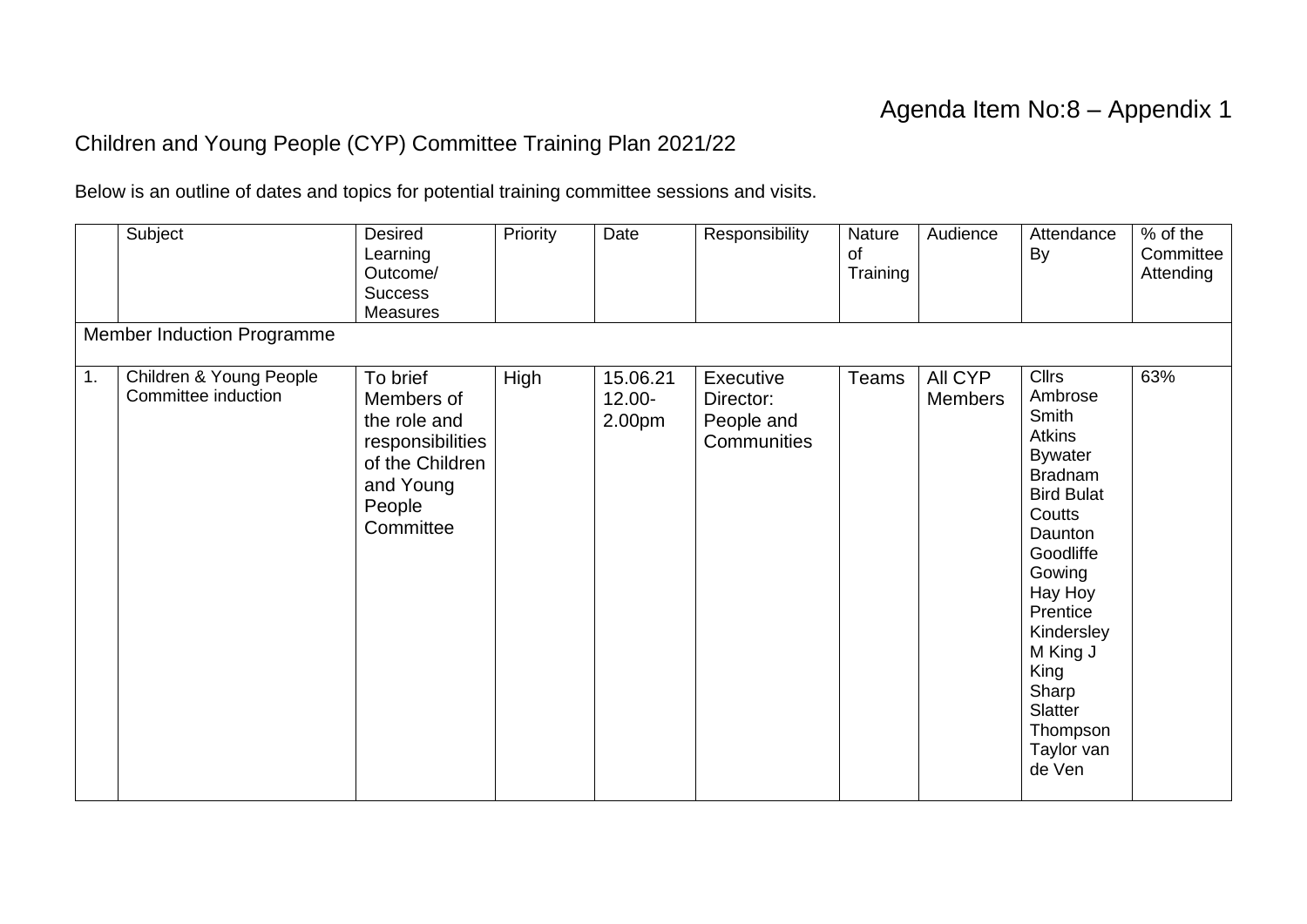|                  | Subject                                                                                                            | <b>Desired</b><br>Learning<br>Outcome/<br><b>Success</b><br>Measures     | Priority | Date                             | Responsibility                                                  | Nature<br>of<br>Training | Audience                             | Attendance<br>By                                                                                                                                                   | $%$ of the<br>Committee<br>Attending |
|------------------|--------------------------------------------------------------------------------------------------------------------|--------------------------------------------------------------------------|----------|----------------------------------|-----------------------------------------------------------------|--------------------------|--------------------------------------|--------------------------------------------------------------------------------------------------------------------------------------------------------------------|--------------------------------------|
| $\overline{2}$ . | Safeguarding                                                                                                       | To brief<br>Members on<br>safeguarding<br>issues and<br>responsibilities | High     |                                  | Director of<br>Children's<br><b>Services</b>                    | Teams                    | All<br><b>Members</b>                | <b>Bulat</b><br>Goodliffe<br>Taylor<br>Thompson<br><b>Bird</b><br><b>Bradnam</b><br><b>Coutts Cox</b><br>Condron<br>Gowing<br>Nethsingha<br>van de Ven<br>Meschini | 36%                                  |
| 3.               | <b>Corporate Parenting and</b><br>the Fostering Service                                                            |                                                                          | High     | 22.10.21<br>10.00am -<br>12.30pm | Assistant<br>Director:<br>Regional<br>Adoption and<br>Fostering | Virtual                  | All<br><b>Members</b>                | <b>Atkins</b><br><b>Bulat</b><br>Goodliffe<br><b>Hay Slatter</b><br><b>Taylor</b><br>Kindersley<br>Nethsingha<br>van de Ven                                        | 27%                                  |
|                  | Suggested Additional training for CYP Members                                                                      |                                                                          |          |                                  |                                                                 |                          |                                      |                                                                                                                                                                    |                                      |
| 4.               | ISOS report and<br>Development of the Early<br>Help Strategy and<br><b>Children and Maternity</b><br>Collaborative |                                                                          |          | <b>TBC</b>                       | Service<br>Director:<br>Children and<br>Safeguarding            |                          |                                      |                                                                                                                                                                    |                                      |
| 5.               | Meeting with - (Young<br>People's Council)                                                                         |                                                                          |          | <b>TBC</b>                       | Service<br>Director:<br>Children's                              | Virtual                  | All CYP<br><b>Members</b><br>invited |                                                                                                                                                                    |                                      |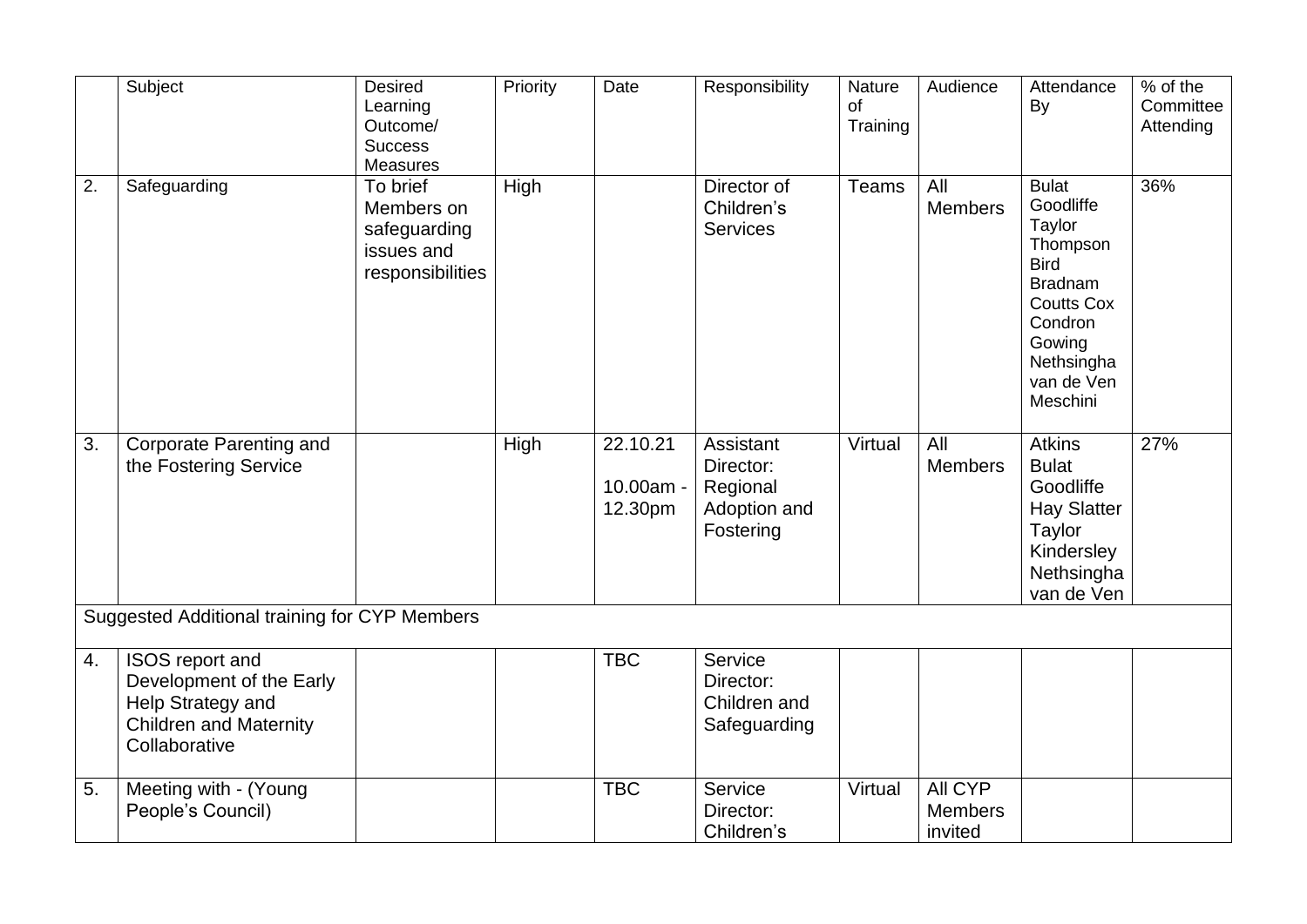|     | Subject                                                                                                                                             | <b>Desired</b><br>Learning<br>Outcome/<br><b>Success</b><br><b>Measures</b>                                                                                                                      | Priority                                               | Date                       | Responsibility                                                                     | Nature<br>of<br>Training | Audience                                                                          | Attendance<br>By | % of the<br>Committee<br>Attending |
|-----|-----------------------------------------------------------------------------------------------------------------------------------------------------|--------------------------------------------------------------------------------------------------------------------------------------------------------------------------------------------------|--------------------------------------------------------|----------------------------|------------------------------------------------------------------------------------|--------------------------|-----------------------------------------------------------------------------------|------------------|------------------------------------|
| 6.  | Place Planning 0-19;<br>Admissions, Attendance,<br><b>Elective Home Education</b><br>(EHE), Children in<br>Entertainment, Children in<br>Employment |                                                                                                                                                                                                  |                                                        | <b>TBC</b>                 | <b>Head of Place</b><br>Planning 0-19                                              |                          | All<br><b>Members</b>                                                             |                  |                                    |
| 7.  | <b>Schools Funding</b>                                                                                                                              |                                                                                                                                                                                                  |                                                        | <b>TBC</b>                 | Service<br><b>Director</b><br>Education /<br>Finance<br><b>Business</b><br>Partner |                          | All CYP<br><b>Members</b><br>invited                                              |                  |                                    |
| 8.  | <b>Special Educational</b><br>Needs - strategy, role and<br>operational delivery                                                                    |                                                                                                                                                                                                  |                                                        | October<br>(tbc)           | Assistant<br>Director: SEND                                                        |                          | All CYP<br><b>Members</b><br>invited                                              |                  |                                    |
| 9.  | Commissioning Services-<br>what services are<br>commissioned and how<br>our services are<br>commissioned across<br><b>Children Services</b>         |                                                                                                                                                                                                  |                                                        | Nov<br>(tbc)               | Service<br>Director:<br>Children's /<br>Head of<br>Children's<br>Commissioning     |                          | All CYP<br><b>Members</b><br>invited                                              |                  |                                    |
| 10. | Ofsted - Inspection<br>Framework - Key areas of<br>focus in assessing quality                                                                       | Cambridgeshire<br>children's services will<br>have a focussed visit<br>from Ofsted at some<br>time in 2022, and a<br>graded inspection in<br>2023. The aim:<br>Introduce to the<br>framework for | <b>Director</b><br>of<br>Children's<br><b>Services</b> | 2/12/21<br>$12pm -$<br>1pm | Director of<br>Children's<br><b>Services</b>                                       | Virtual                  | <b>CYP</b><br><b>Members</b><br>and<br>Corporate<br>Parenting<br>sub<br>committee |                  |                                    |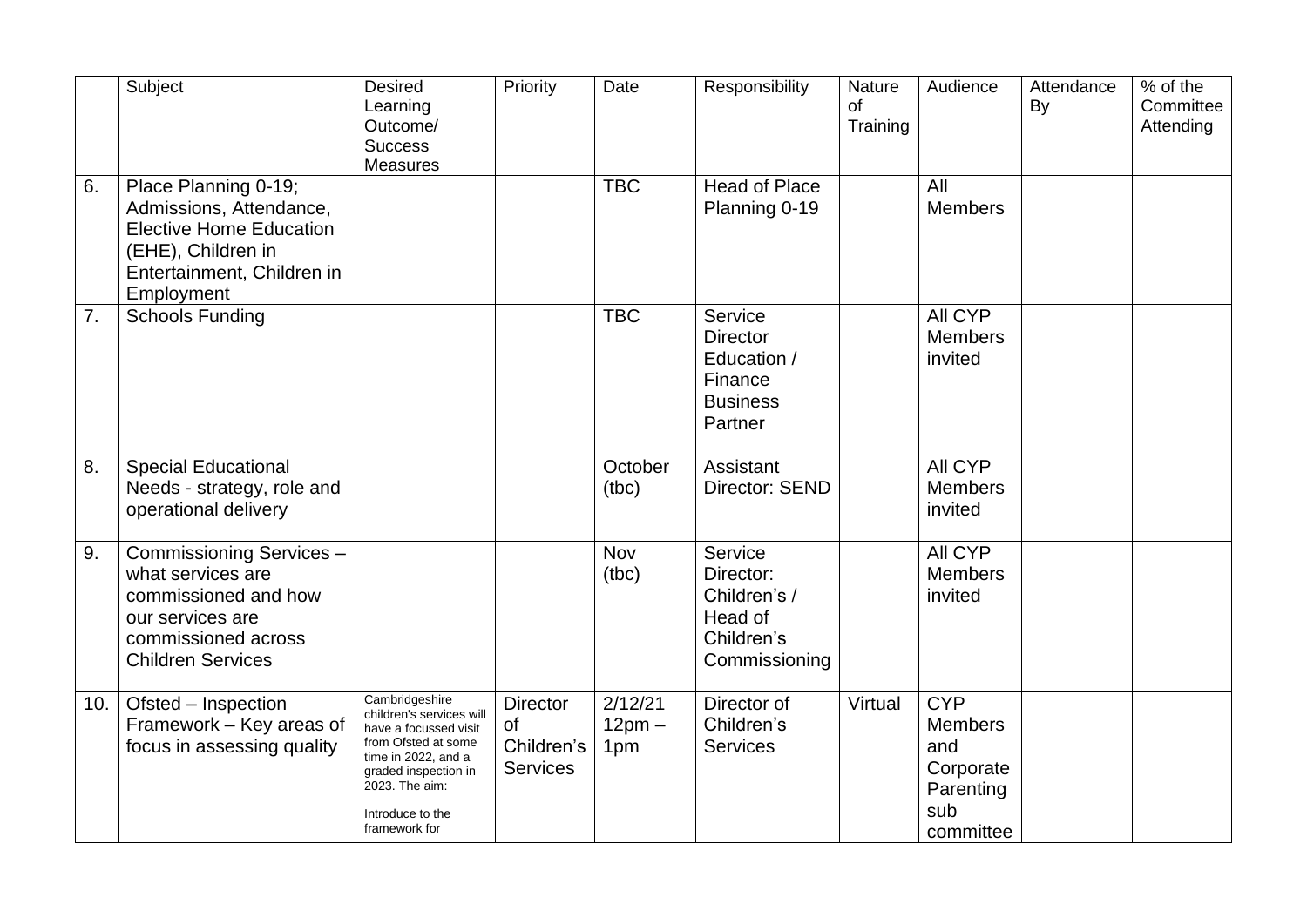|     | Subject                                                                                           | <b>Desired</b><br>Learning<br>Outcome/<br><b>Success</b><br><b>Measures</b>                                                                                                                                                                                                       | Priority | Date                                      | Responsibility                                                                                                          | Nature<br>of<br>Training | Audience                                                                          | Attendance<br>By | % of the<br>Committee<br>Attending |
|-----|---------------------------------------------------------------------------------------------------|-----------------------------------------------------------------------------------------------------------------------------------------------------------------------------------------------------------------------------------------------------------------------------------|----------|-------------------------------------------|-------------------------------------------------------------------------------------------------------------------------|--------------------------|-----------------------------------------------------------------------------------|------------------|------------------------------------|
|     |                                                                                                   | inspection used by<br>Ofsted<br>How we ensure that<br>we are prepared for                                                                                                                                                                                                         |          |                                           |                                                                                                                         |                          |                                                                                   |                  |                                    |
| 11. | Visit Family Safeguarding<br>Team                                                                 | inspections.                                                                                                                                                                                                                                                                      |          | (tbc)                                     | Head of<br>Safeguarding                                                                                                 |                          | All CYP<br><b>Members</b><br>invited                                              |                  |                                    |
| 12. | Understanding<br><b>Educational Performance</b>                                                   |                                                                                                                                                                                                                                                                                   |          | (tbc)                                     | Service<br>Director:<br>Education                                                                                       |                          | All CYP<br><b>Members</b><br>invited                                              |                  |                                    |
| 13. | <b>Children and Maternity</b><br>Collaborative and<br><b>Integrated Care System</b>               | to gain an<br>understanding of the<br>Best Start in Life and<br>Strong Families,<br><b>Strong Communities</b><br>strategies and how<br>they can support the<br>development of the<br>Maternity and<br>Children's<br>Collaborative.                                                |          | Date to<br>be re-<br>arranged             | Director of<br>Children's<br>Services and<br>Assistant<br>Director for<br>Early Help and<br>Children<br><b>Services</b> | Virtual                  | All<br><b>Members</b>                                                             |                  |                                    |
| 14. | Supporting the mental and<br>emotional health needs of<br>children in care/on the<br>edge of care | The aim of this<br>session is to<br>introduce CYP<br>Members and the<br><b>Corporate Parenting</b><br>Sub Committee to the<br>clinical framework<br>and how it supports<br>our foster carers and<br>contributes to the<br>emotional wellbeing<br>of children and young<br>people. |          | 7 <sup>th</sup> April<br>$1.30 -$<br>2.30 | Assistant<br><b>Director</b><br>Safeguarding<br>and Quality<br>Assurance                                                | Virtual                  | <b>CYP</b><br><b>Members</b><br>and<br>Corporate<br>Parenting<br>Sub<br>Committee |                  |                                    |
| 15. | Journeys for children in<br>care including types of                                               |                                                                                                                                                                                                                                                                                   |          | <b>TBC</b><br>May<br>June                 | Assistant<br>Director for                                                                                               | Virtual                  | All<br><b>Members</b>                                                             |                  |                                    |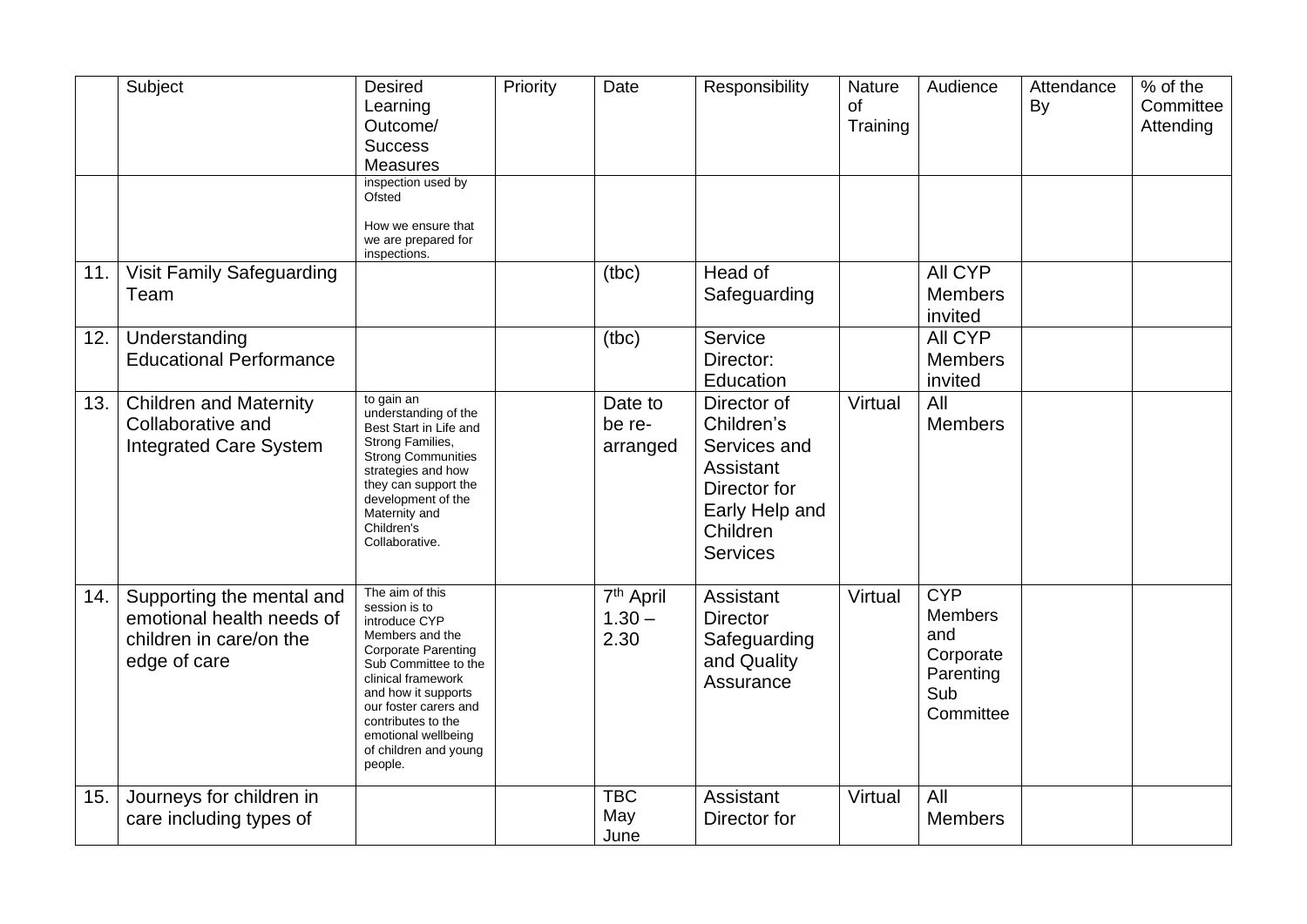|     | Subject                                                              | Desired<br>Learning<br>Outcome/<br><b>Success</b><br><b>Measures</b>                                                                                                                                                                                                          | Priority | Date                                             | Responsibility                                                                            | Nature<br>of<br>Training | Audience                  | Attendance<br>By | % of the<br>Committee<br>Attending |
|-----|----------------------------------------------------------------------|-------------------------------------------------------------------------------------------------------------------------------------------------------------------------------------------------------------------------------------------------------------------------------|----------|--------------------------------------------------|-------------------------------------------------------------------------------------------|--------------------------|---------------------------|------------------|------------------------------------|
|     | placement, placement<br>matching and seeking<br>permanent placements |                                                                                                                                                                                                                                                                               |          |                                                  | Fostering,<br>Regional<br>Adoption and<br>Specialist your<br>Peoples<br>Service           |                          |                           |                  |                                    |
| 16. | <b>Education - SEND</b>                                              | Outline of session:<br>What is SEND?<br>SEND Support in<br>schools and settings<br>Exclusions<br>Education, Health and<br>Care Plans (EHCP)<br><b>High Needs Block</b><br>and EHCP Demand in<br>Cambridgeshire<br>Cambridgeshire's<br><b>SEND Transformation</b><br>Programme |          | 17 <sup>th</sup><br>January<br>$12.30 - 2$<br>pm | Assistant<br><b>Director: SEND</b><br>& Inclusion                                         | <b>Teams</b>             | All CYP<br><b>Members</b> |                  |                                    |
| 17. | <b>Education - FINANCE</b>                                           | Members gain a clear<br>understanding of<br>education funding and<br>council decision<br>making                                                                                                                                                                               |          | $10th$ Jan<br>$12.30 -$<br>2pm                   | Service<br>Director:<br>Education &<br>Strategic<br>Finance<br><b>Business</b><br>Partner | <b>Teams</b>             | All CYP<br><b>Members</b> |                  |                                    |
| 18  | <b>Education - Place Planning</b>                                    | Members gain a clear<br>understanding of<br>1. the Council's<br>statutory<br>responsibilities with<br>regard to the                                                                                                                                                           |          | 1 <sup>st</sup> March<br>$12 -$<br>1.30pm        | Assistant<br>Director:<br>Education<br>Capital & Place                                    | <b>Teams</b>             | All CYP<br><b>Members</b> |                  |                                    |